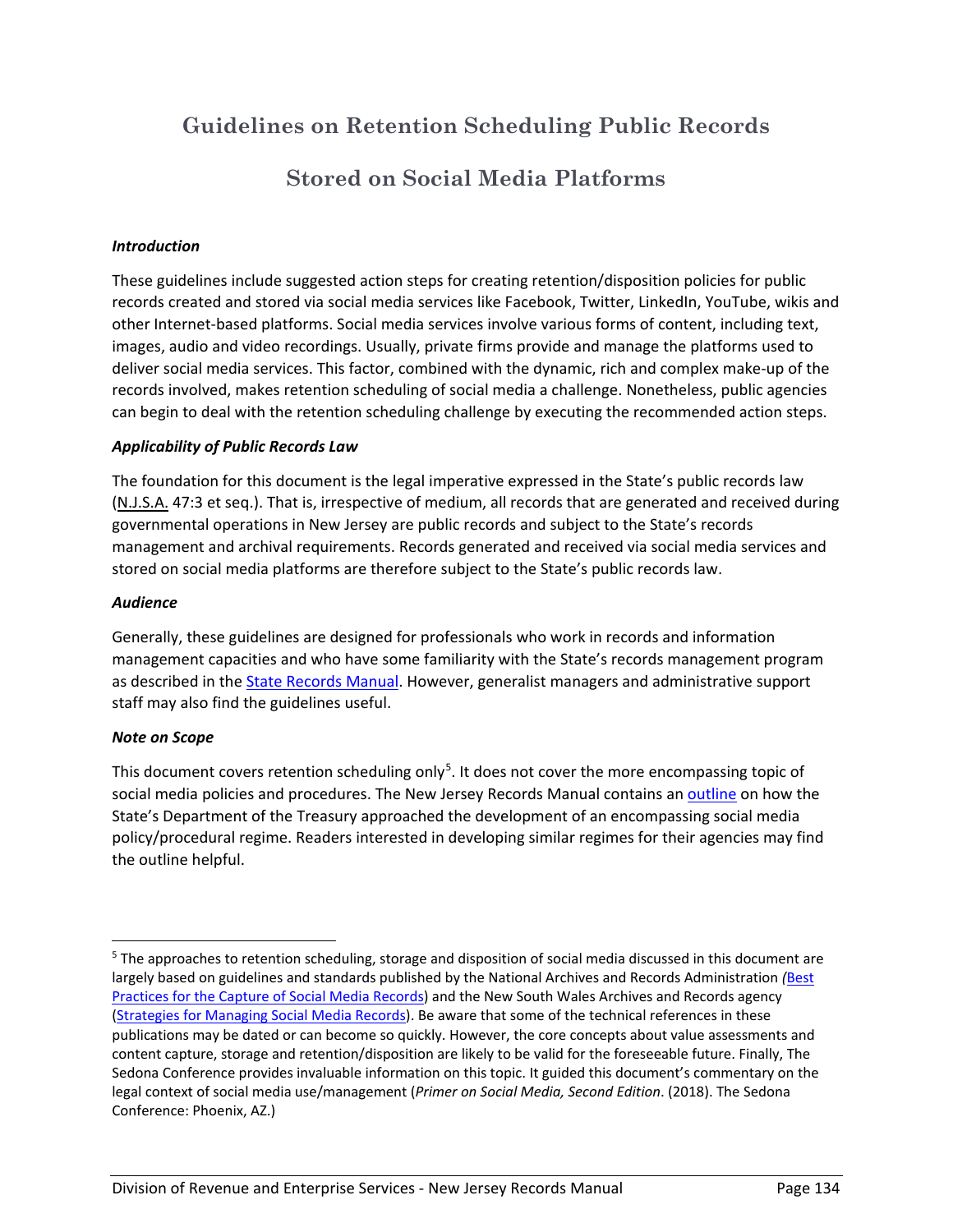### *Key Contacts*

The contact for the records management topics covered below is the New Jersey Division of Revenue and Enterprise Services' Records Management Services Unit (RMS): 609-777-1020 or 609-292-8711. Guidance on preservation of permanent and historical records can be obtained from the State Archives: 609-633-8304 or 609-292-6260.

#### *Action Steps*

1. Inventory Social Media

Start the retention scheduling process by inventorying and documenting all the services and platforms employed by the agency – for example, accounts/sites using Facebook, Twitter, Tumblr, YouTube, Snapchat, Instagram, etc. Describe the content that resides on each platform and the organizational functions that each one addresses – for instance, dissemination of program-related information, constituent service channel, ideation and communal program development, etc.

#### 2. Conduct a Value Assessment(s)

Based on the descriptions and functional purposes of the social media platforms, assign values to the content (records) they contain. Following are value dimensions that could be assigned to records stored on social media platforms. The value dimensions are tied to a simple range: low (records with little or no lasting retention value); medium (records with some short-term – less than 10 years, retention value); and high (records with greater than 10 years retention value).

Note that records may bridge or overlap the value dimensions. For example, a particular social media site may contain content that has both informational and planning and decision support/knowledge management values. If this occurs and the overlapping dimensions have different (higher/lower) values with respect to retention and disposition, the recommended policy decision would be to assign the higher value to the content.

Value dimensions a and b below are likely to be the two most common dimensions that agencies encounter.

- a. Informational **(retention value – low)**. Social media platforms can be used for broadcasting and one-way (organization to stakeholder) communications on routine matters. Content generated for such purposes would likely not have any lasting value, and therefore be classified as routine/non-sensitive in nature. Usually, the original, official broadcast messages are kept in separate storage areas (paper files, file shares, collaboration sites and/or agencies records/content management systems).
- b. General Information Exchange **(retention value - low to medium)**. Social media can augment informational postings by opening channels for two-way constituent service and communications. For instance, social media may serve as conduits for constituent commentary and information sharing (posts and tags) regarding information broadcast by the agency. Content produced in this category can include exchanges such as general feedback, question/answer streams, ratings, voting, likes/dislikes, etc. Such content may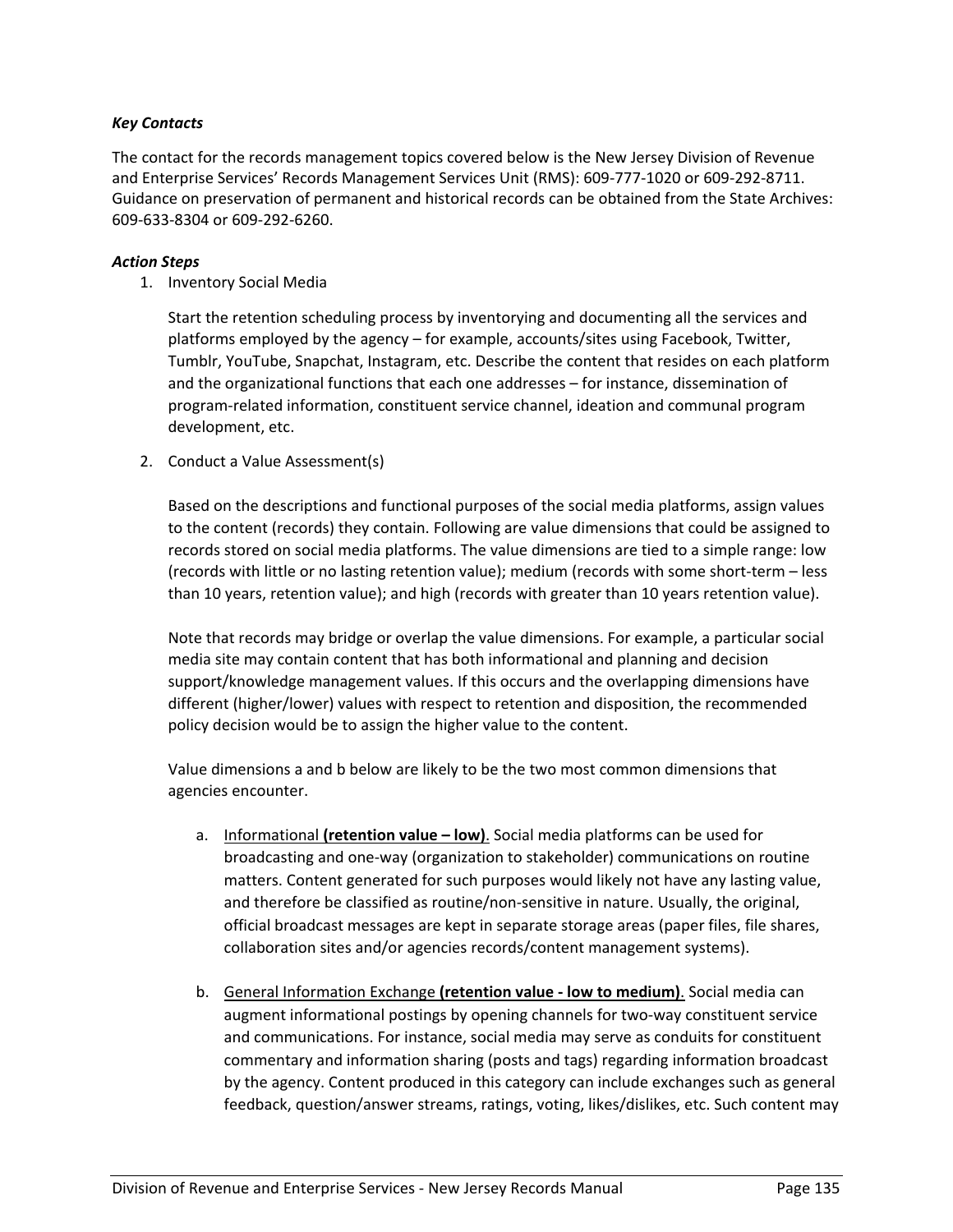also have secondary uses such as operational research on the effectiveness and efficiency of communications campaigns.

- c. Transactional **(retention value - low to medium)**. Social media can be parts of an agency's business processes and service delivery models. While perhaps not a significant use case at this juncture of social media's technical and operational evolution, one could envision potential applications here – for example, delivery of digital content such as reports and other public documents and work order entry and tracking.
- d. Operational/Management Control **(retention value - low to medium)**. This form of content relates to various internal (intra-agency) activities such as employee feedback/suggestions, information exchange/knowledge building, policy/procedure dissemination, publication of performance levels, etc. This type of content can correspond with and complement management control by carrying messages and commentary about program outcomes, operational controls and organizational service levels. Management control-related content is likely to have some enduring value beyond its immediate uses, principally as input for the next category, planning and decision support/knowledge management.
- e. Planning and Decision Support/Knowledge Management **(retention value - medium to high)**. Here, content aids executives and specialized staff (technologists, public information officers, legal advisors, budget analysts, etc.) who develop plans and rules that guide the actions of the entire organization from a long term or strategic perspective. In this context, social media can contain valuable information including intra-agency and external discussions and information on a wide range of topics including: economic trends; policy research; constituent sentiment; legal issue; evolving products/technologies that impact agency operations; prevailing political trends; and changes in societal perspectives. Social media also may support collaborative efforts aimed at idea development and product or service innovations via feedback from individual citizens, organizational actors and various other stakeholders.
- f. Legal/Compliance **(retention value – high)**. This is an encompassing category which, *depending on the agency's mission*, may envelope all the prior categories. It relates to the management of content, in all forms, for adherence to statutory and regulatory record-keeping requirements. Agencies that employ social media platforms in tightly regulated contexts should be aware that legal, contractual and rules-based requirements may attach to the contents generated by and stored on the platforms. Agencies may be compelled to produce this social media content in discovery processes associated with litigation, audits and internal investigations.
- g. Historical **(retention value - high)**. This dimension is likely to grow in importance as time progresses, especially in governmental contexts. Historical content holds long-term or permanent research value. It serves to preserve our intellectual heritage and to document important social, political, economic and cultural developments, and thus has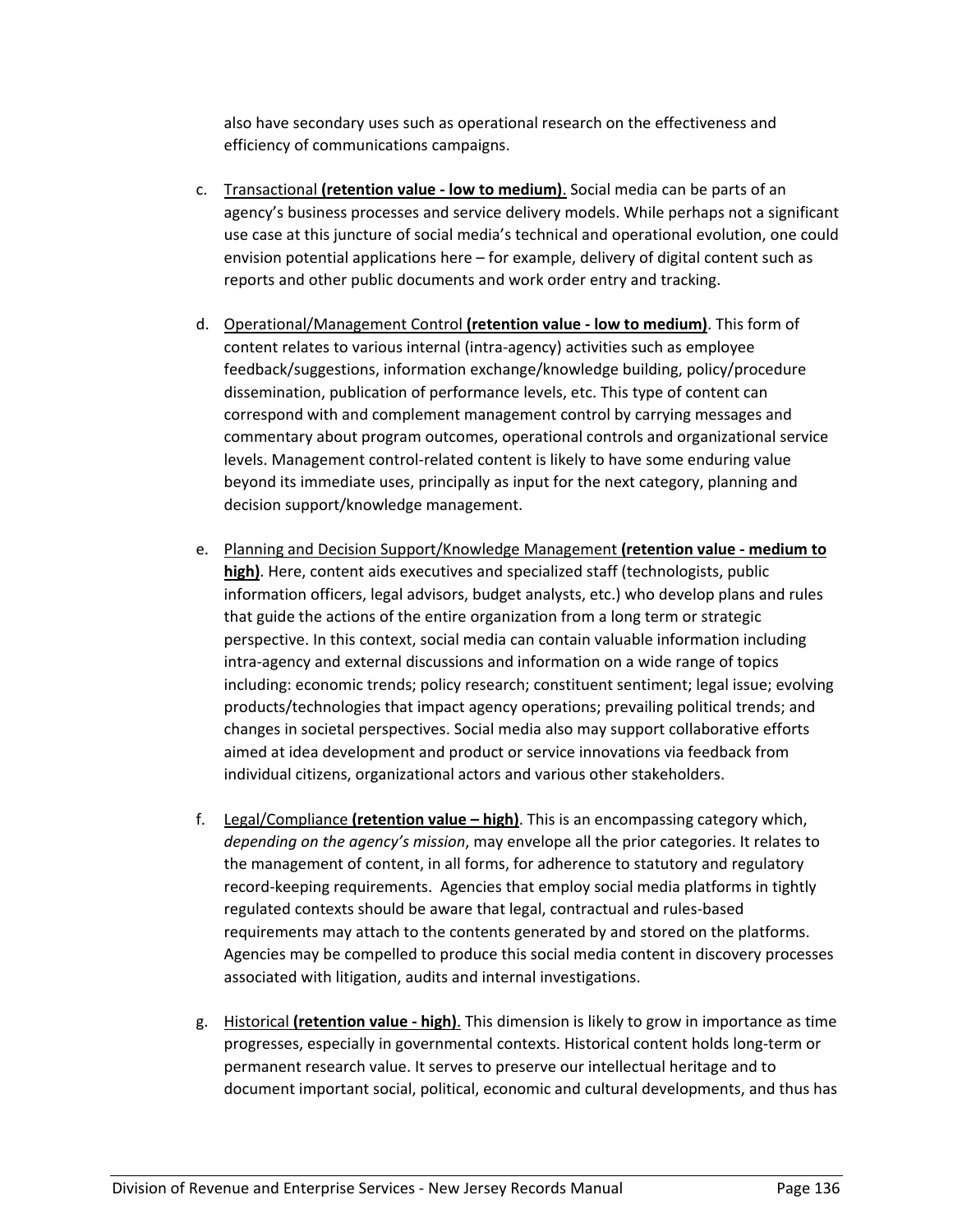enduring relevance. Over time, some portion of the social media content space will document significant events, developments and/or trends in aspect of human development, and/or record time- and context-bound perceptions and attitudes about significant human endeavors. This may be especially true in relation to the current COVID-19 pandemic.

3. Assign Retention and Disposition Policies to Social Media Records

Based on the value assessments conducted in Action Step 2, assign retention and disposition polices to all social media records that the agency generates and stores. This may be done by creating new agency-specific records retention schedule items (record series) or using existing records series.

For information on how to create new agency specific record series, consult the State Records Manual, pages  $10 - 13$ . Note that RMS can assist in establishing on-going authorizations for disposition, which will enable agencies to dispose of low value content routinely for renewable time periods (6 months or year) without having to submit requests for individual disposition actions. Contact RMS for assistance in setting up on-going disposition authorizations.

Following are suggestions for use of existing general record series and disposition policies that align with the value dimensions discussed in Action Step 2.

| Record's Value                                      | <b>Examples Existing Record Series</b>                                                                               | Disposition                          |
|-----------------------------------------------------|----------------------------------------------------------------------------------------------------------------------|--------------------------------------|
| Informational<br>(Low)                              | News Releases (copies); official (original)<br>versions maintained on the agency's<br>internal systems permanently** | Periodic review/destroy<br>(copies)  |
|                                                     | ** If the social media site contains the<br>official versions, treat as Historical (see<br>last row)                 |                                      |
| <b>General Information</b><br>Exchange (Low-Medium) | For low value, Correspondence - Internal                                                                             | Periodic review/destroy              |
|                                                     | For medium value:<br>Electronic Administrative Resource Files                                                        |                                      |
|                                                     | OR.                                                                                                                  | Retain until no longer<br>needed for |
|                                                     | Administrative Subject File                                                                                          | Administrative<br>purposes/destroy   |
|                                                     |                                                                                                                      | 3 Years                              |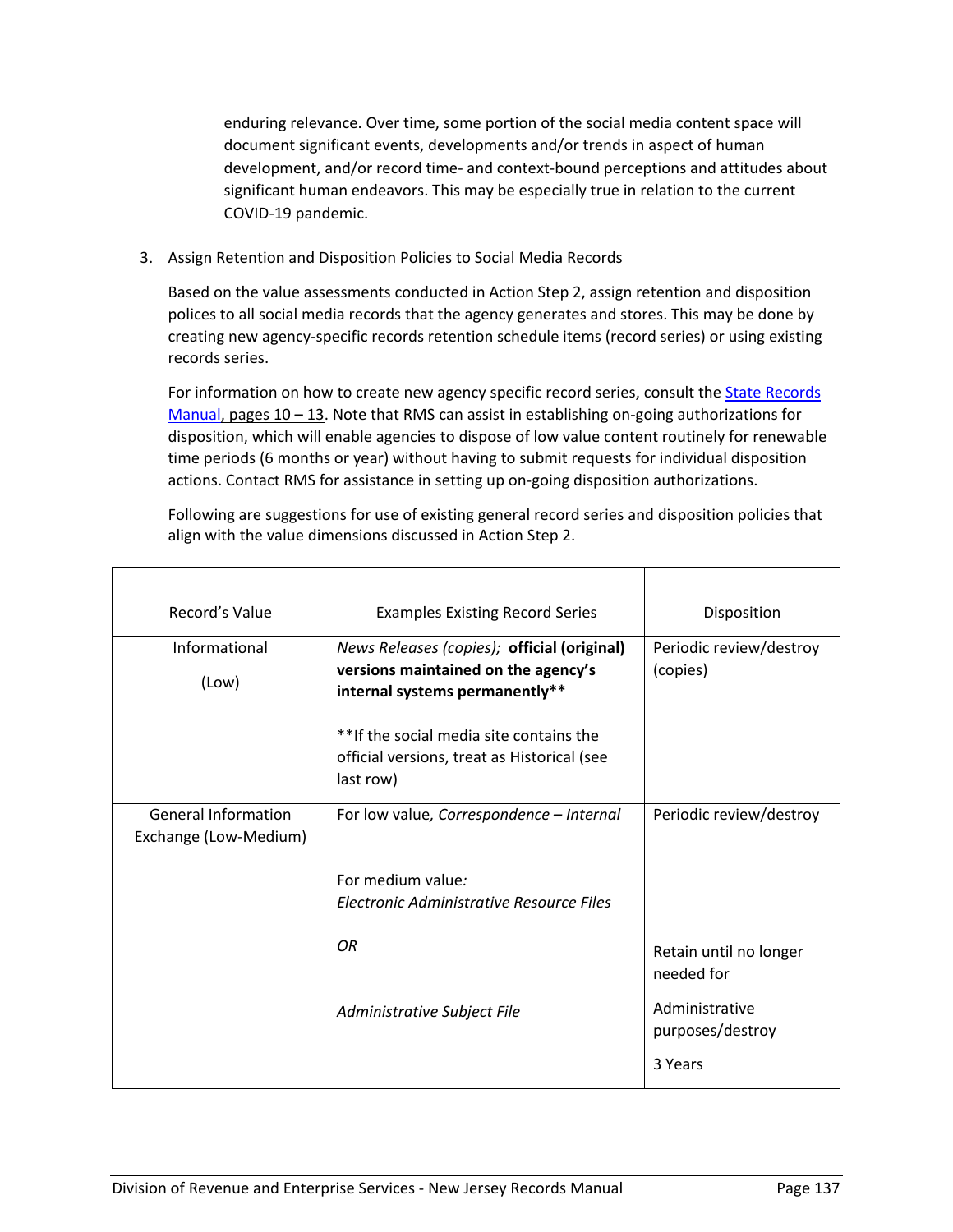| Transactional (Low-<br>Medium)                                         | For low value, Correspondence - Internal                      | Periodic review/destroy                                                                                                       |
|------------------------------------------------------------------------|---------------------------------------------------------------|-------------------------------------------------------------------------------------------------------------------------------|
|                                                                        | For medium value:<br>Electronic Administrative Resource Files |                                                                                                                               |
|                                                                        | OR<br>Administrative Subject File                             | Retain until no longer<br>needed for<br>Administrative<br>purposes/destroy                                                    |
|                                                                        |                                                               | 3 Years                                                                                                                       |
| Operational/Management<br>Control (Low to Medium)                      | For low value, Correspondence - Internal                      | Periodic review/destroy                                                                                                       |
|                                                                        | For medium value:<br>Electronic Administrative Resource Files |                                                                                                                               |
|                                                                        | <b>OR</b><br>Administrative Subject File                      | Retain until no longer<br>needed for<br>Administrative<br>purposes/destroy<br>3 Years                                         |
| <b>Planning and Decision</b><br>Support/Knowledge<br>Management (High) | Correspondence - Policy                                       | 25 years with archival<br>review (use of data<br>migration and long-term<br>repositories indicated;<br>see next Action Step)  |
| Legal/Compliance (High)                                                | Correspondence - Policy                                       | 25 years with archival<br>review (use of data<br>migration and long-term<br>repositories indicated;<br>see next Action Step)  |
| Historical (High)                                                      | Permanent                                                     | Permanent with archival<br>review (use of data<br>migration and long-term<br>repositories indicated;<br>see next Action Step) |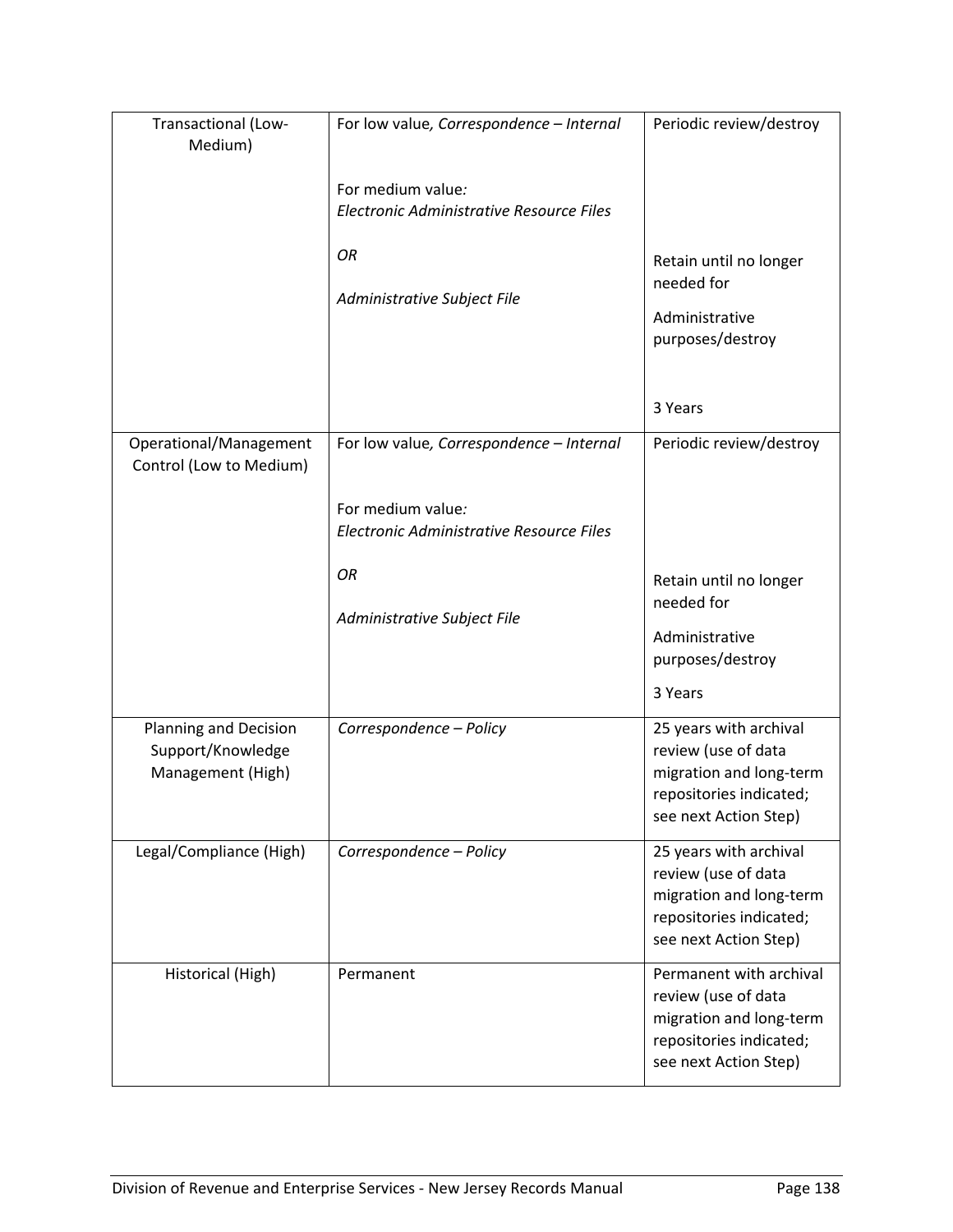4. Choose Modes of Storage for Social Media Records

It is most common for agencies to use third party social media services and platforms that are publicly facing and that use a variety of electronic storage formats that can evolve rapidly. Also, third party service providers may offer varying levels of quality and storage capacities that could change over time. This can make the underlying storage technologies and service levels for the agency's social media program uncertain and unstable. In this connection, consider the following storage options.

**a. Implement an** *archiving* **tool that allows for the scheduled extraction and migration of social media content to an agency-owned or controlled trusted digital repository.** This is the preferred approach. A trusted digital repository enables the agency to store digital records, including social media records, in formats that assure access, use and analysis of the records for the entire length of their retention periods.<sup>6</sup> This functionality is critical for long-term and permanent records. **However, for ease of administration, agencies may wish to include short-term records in these repositories as well.** 

The trusted digital repository can be an agency owned computer storage facility and/or a Cloud-based platform, either of which meets or exceeds the requirements listed in the RMS Cloud storage guidelines (State Records Manual, page 145).<sup>7</sup> For long-term or permanent storage requirements, the repository should use file formats that are compatible with long-term/permanent storage.8Once records are **successfully migrated** to the trusted digital repository, the agency may delete the migrated content from the site.

- b. If the agency's social media site(s) contain records with medium to long-term value (for purposes of this guideline, retention for 2 to 10 years), and the procurement of an archiving tool is not possible, migrate the content periodically to a trusted digital repository via importation of tested back-ups or through the use of data export/ import applications. Otherwise, copy (cut and paste) content to the repository. This *snippet* approach is not a best practice but may be used if there are no other options available to the agency.
- c. If it is not possible to procure an archiving tool, **and the agency's records need to be retained for short time frames (for purposes of these guidelines, no more than 2**

 <sup>6</sup> The Research Library Group/Online Computer Library Center (RLG/OCLC) provides a formal, encompassing definition of trusted digital repository in its publication entitled Trusted Digital Repositories: Attributes and Responsibilities*.* As noted in the narrative, while trusted digital repositories focus on long-term and permanent storage, for purposes of this guideline, short-term records may also be included for ease of administration.  $<sup>7</sup>$  The Cloud storage guidelines are relevant to this discussion because many of the requirements listed for Cloud</sup> platforms center on capabilities that go to the ability of *any* repository to address long-term records storage and access. The RLG/OCLC publication cited in the previous footnote also provides valuable information on these and other key characteristics, as does the OCLC's publication entitled Trustworthy Repositories Audit & Certification: Criteria and Checklist.

<sup>&</sup>lt;sup>8</sup> The National Archives' guidelines on *file formats for transfer of permanent records* and *metadata* for transferred files may prove helpful in determining file format and meta data requirements for trusted digital repositories.